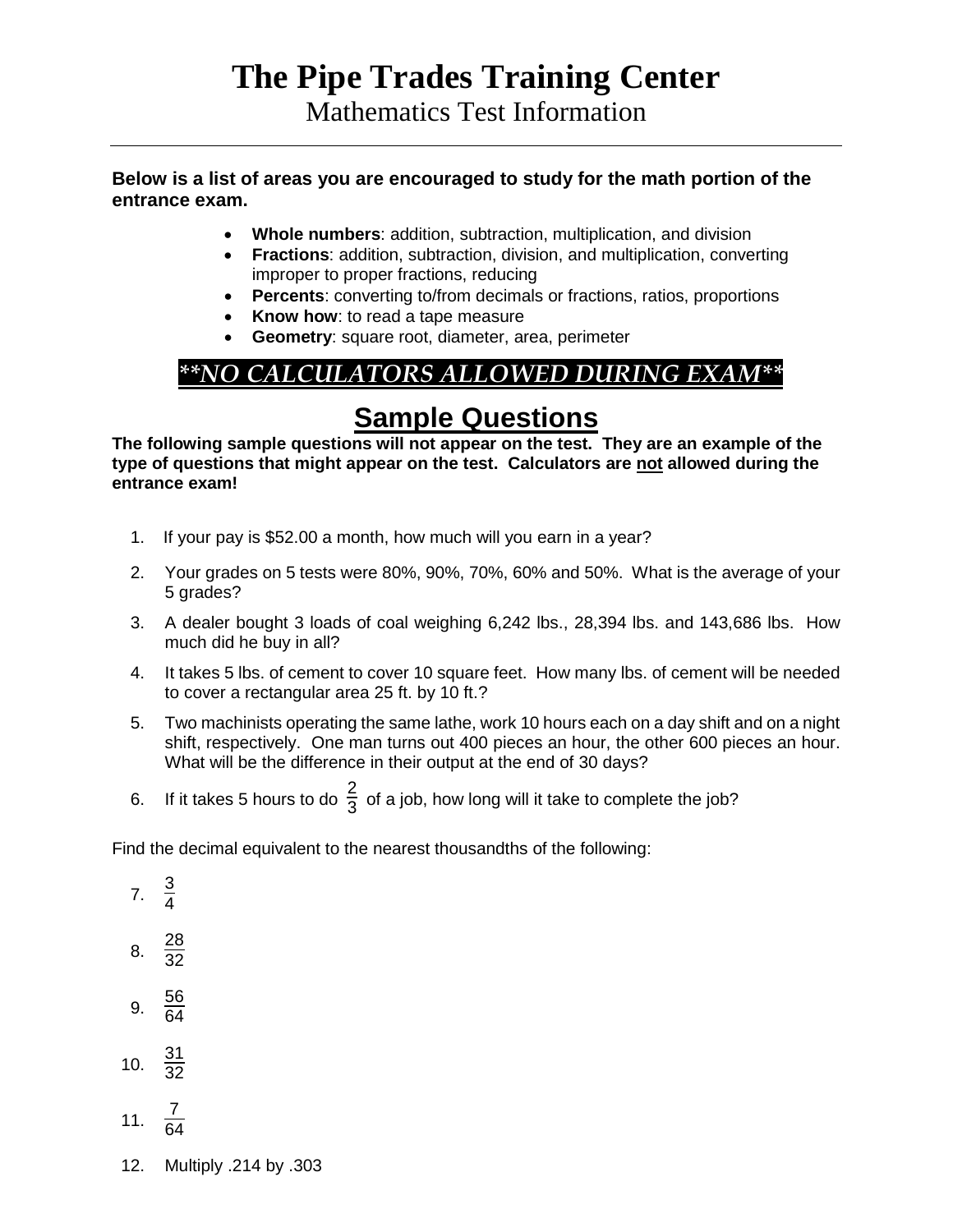- 13. Multiply .014 by .0064
- 14. Find 12 $\frac{1}{2}$  % of 96 men.
- 15. Find  $\frac{1}{2}$  of 1% of 190 tons.
- 16. 225 is 25% of what amount?
- 17. 120 is what percent of 240?
- 18. A truck carrying 6,750 lbs. of lead weighed 9,000 lbs. What percent of the total weight was due to the weight of the truck?
- 19. One customer received a 25% discount on a \$300 bill. The second customer received an 8% discount on a \$300 bill. The third customer received a 5% discount on a \$300 bill. What was the total amount discounted to the three customers?
- 20. A plumber sells 100 sets of bathroom fixtures at \$165.00 per set. At 16% what would his commission be?
- 21. A loss of \$13.50 on a washing machine represents 15% loss on the selling price. What is the selling price?
- 22. Find the square root of 2937.44 by the arithmetic method.
- 23. Find the volume of a rectangular solid 20 ft. wide, 28 ft. long and 16 ft. high.
- 24. Find the area of a circle that has a radius of 12 inches.
- 25. A company marched 48 miles in 5 days. The first day they marched 12 miles, the second day 9 miles, the third day 7 miles, the fourth day 9 miles. How many miles did they march the last day?
- 26. If an automobile travels 450 yards in 15 seconds, how many feet does it go in 1/3 of a second?
- 27. How many tiles 9 inches square will be necessary to floor a room measuring 35 feet by 20 feet? (Round off to nearest tile)
- 28. Add the following numbers: 4,585,285 plus 792 plus 73,214.
- 29. 620.75 divided by .25 equals
- 30. A 3" pipe has an inside diameter of 3.067" and an outside diameter of 3.5". What is the thickness of the wall?

| Answers: | 1.  | \$624.00/year       | 11. | .109       | 21. | \$90.00          |
|----------|-----|---------------------|-----|------------|-----|------------------|
|          | 2.  | 70%                 | 12. | .064842    | 22. | 54.198           |
|          | 3.  | 178.322 lbs. total  | 13. | .0000896   | 23. | 8.960 cubic ft.  |
|          | 4.  | $125$ lbs = x       | 14. | 12 men     | 24. | 452.3904 sq. in. |
|          | 5.  | 60,000 pieces       | 15. | .95 tons   | 25. | 11 mi.           |
|          | 6.  | $7.5$ hours = 1 job | 16. | $900 = ?$  | 26. | 30 ft.           |
|          | 7.  | .750                | 17. | 50%        | 27. | 1.244 tiles      |
|          | 8.  | .875                | 18. | 25%        | 28. | 4.659.291        |
|          | 9.  | .875                | 19. | \$114.00   | 29. | 2483             |
|          | 10. | .969                | 20. | \$2,640.00 | 30. | .2165" (1)-wall  |
|          |     |                     |     |            |     | thickness        |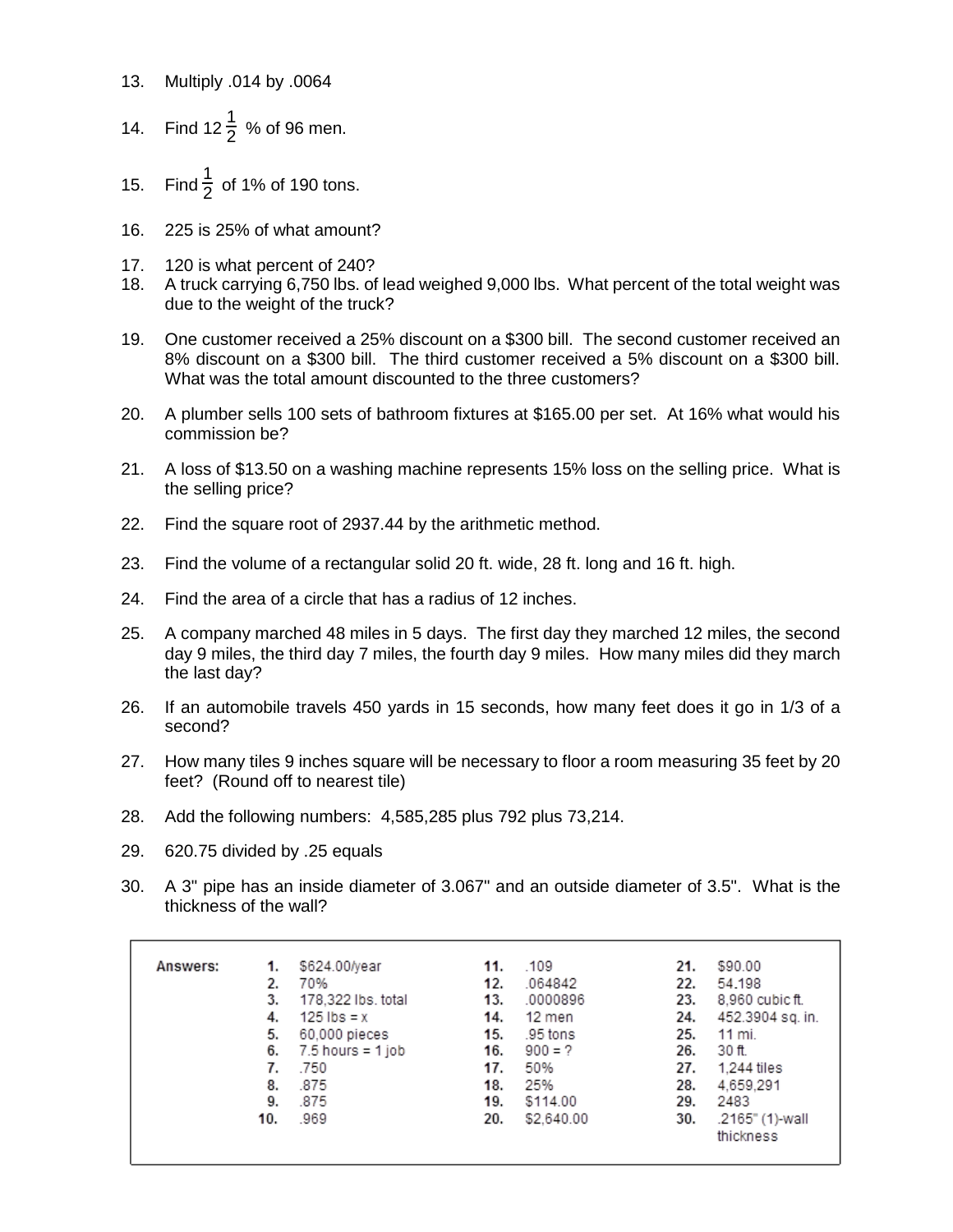#### **DIRECTIONS**

Find the space for Mechanical Reasoning on your answer document. You are to mark all of your answers on your answer document. Do not write in this test booklet.

In this test, you are to read each question carefully, look at the picture or pictures, and choose which one of the three answers, A, B, or C, is the best answer. Then mark the space on your answer document for the answer you have chosen.

Look at Sample A.



Sample A shows two pictures that look similar. However, one detail is different: picture A shows the bat hitting the bottom of the baseball, and picture  $B$  shows the bat hitting the top of the baseball.

Ball A will fly higher because the bat is hitting the ball from below. Circle A for Sample A has been filled in on your answer document.